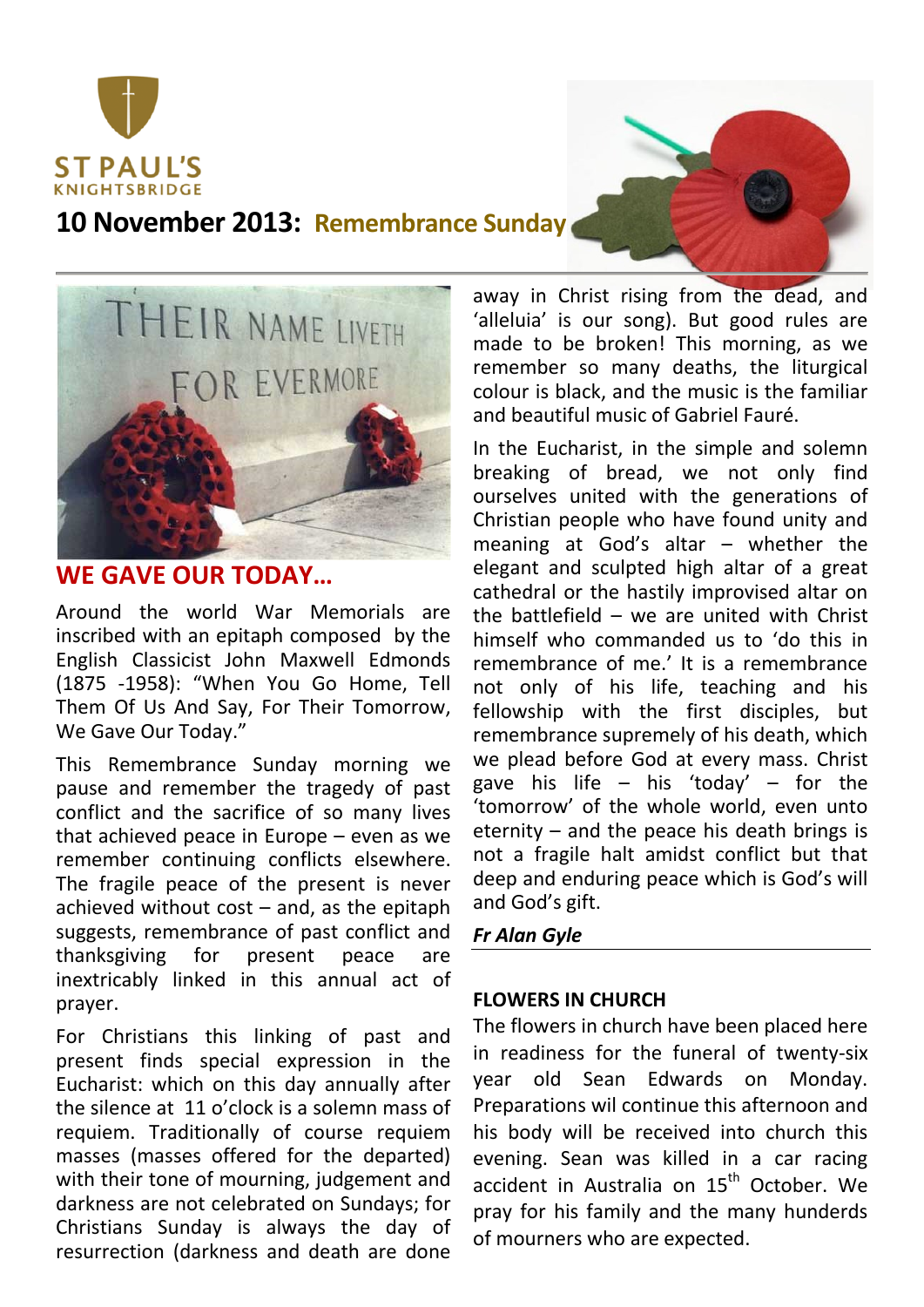## **COMING UP: AT A GLANCE...**



**NOVEMBER 2013** 10 Sun **REMEMBRANCE SUNDAY 09:00 Family Mass 10:55 Act of Remembrance & Solemn Requiem for The Fallen** 15:00 Baptism 11 Mon 09:00 Morning Prayer Noon Funeral 18:00 Low Mass 12 Tue 09:00 Morning Prayer 18:00 Low Mass 13 Wed 09:00 Morning Prayer **18:45 PILGRIMS IN CHRIST** 14 Thu 09:00 Morning Prayer 18:00 Low Mass 15 Fri 09:00 Morning Prayer 18:00 Low Mass **Silent Retreat at West Malling this weekend** 16 Sat 09:00 Morning Prayer noon Low Mass 17 Sun **Family Mass at 09:00 High Mass at 11:00**  18 Mon 09:00 Morning Prayer 18:00 Low Mass 19 Tue 09:00 Morning Prayer 18:00 Low Mass **Prayer Branch 19:00-20:00** 20 Wed 09:00 Morning Prayer 18:45: PILGRIMS IN CHRIST 21 Thu 09:00 Morning Prayer 18:00 Low Mass 19:00 **Knightsbridge Soirée** 22 Fri 09:00 Morning Prayer 18:00 Low Mass 23 Sat 09:00 Morning Prayer noon Low Mass 24 Sun **Family Mass at 09:00**

**High Mass at 11:00**

## **Forthcoming events & thanks..**

### **TUESDAY MORNING: MEDITATION**

Please join us on **Tuesday mornings at 07:30** in St Paul's – a short period of guided centering prayer to start the day. Led by Aidan Hawkes.

### **WEDNESDAY EVENINGS**

Part II of our ongoing Christian Study Programme, a four week series, "The Hope of Glory", continues on Wednesday, 13 November and look at the work of redemption and the nature of God.

### **THURSDAY EVENING: MEMORIAL CONCERT**

There will be a **MEMORIAL CONCERT** for the late Richard Thornton on the early evening of Thursday 14<sup>th</sup> November, followed by a reception. If you would like to attend, please contact [rctmemorialconcert@gmail.com](mailto:rctmemorialconcert@gmail.com)

**HEALING SERVICES:** Next Sunday being the third Sunday of the month a priest will be available in the St. Luke's Chapel during Communion at the !! AM Mass for any who wish to receive the Laying on of Hands and Holy Unction for healing. Further information is available in the Christian Formation booklet available at the back of the church, or from Fr. Andrew Norwood.

# **YOU ARE WARMLY INVITED…**



**…to join us for the annual Foundation Carol Service in** 

**St Paul's Knightsbridge on Tuesday 3rd December at 6.30pm. Tickets £50 for adults, £25 for children – available from [www.spkbfoundation.org.](http://www.spkbfoundation.org/)**

**Music by the choir of St Paul's Knightsbridge. Readings by Sir Terry Wogan and other stars. Champagne by Laurent-Perrier. In partnership with our neighbours, BERKELEY London.**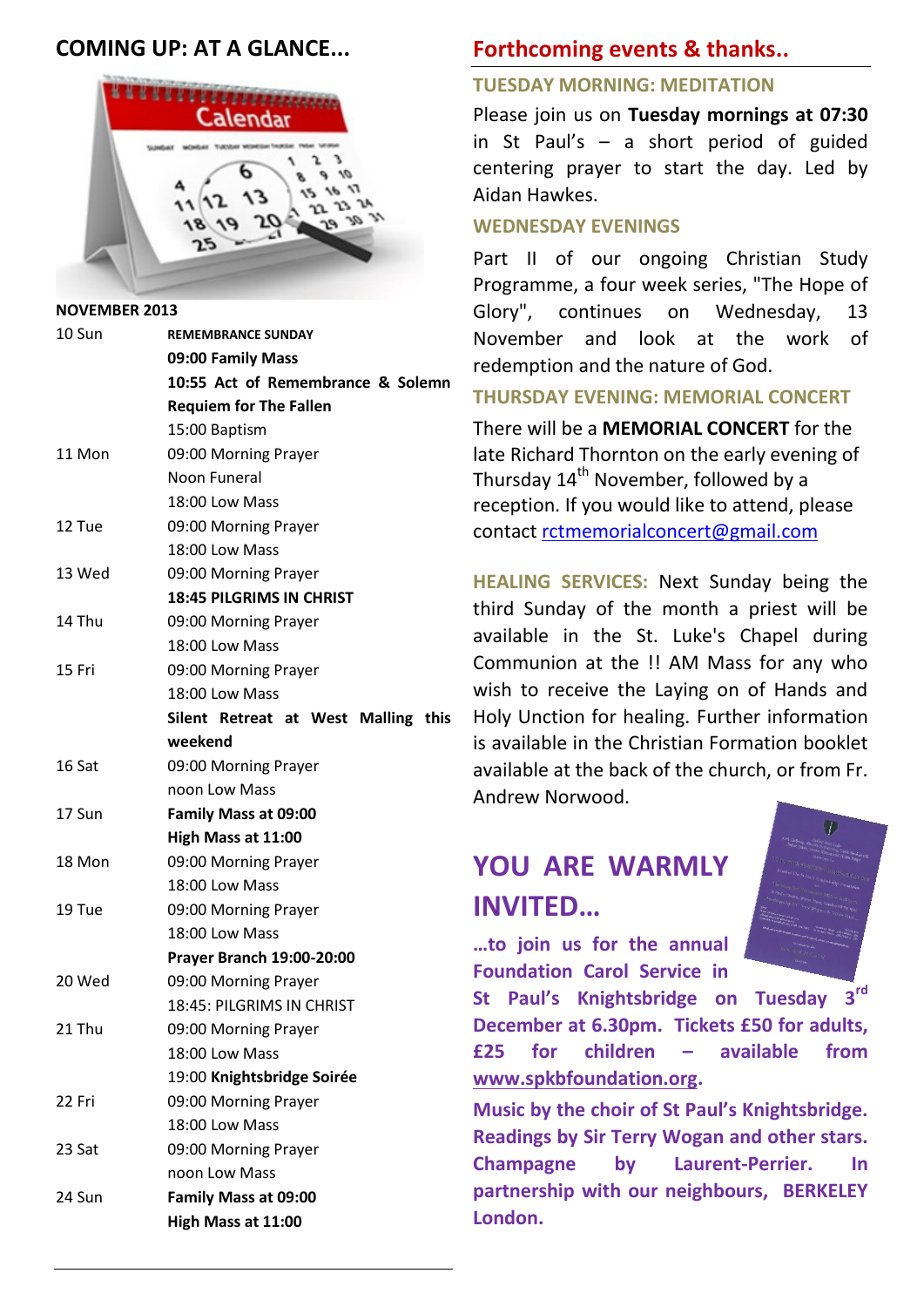## **IN OUR DAILY PRAYERS**

*GRANT, we pray Thee, O Almighty God, that all we who here do honour to the memory of our brethren's loyal sacrifice, may be filled with the spirit of their love and courage, and, forgetting all selfish and unworthy aims, may live together to the Glory of Thy Name, and in the service of our fellow men; through Jesus Christ our Lord. Amen." A PRAYER FOR REMEMBRANCETIDE*

### **We pray daily for:**

- our Bishop, Richard
- our sister parish, St Paul's K-Street, Washington, USA
- the peoples of Egypt and Syria
- the Archbishop of Canterbury, Justin Welby, and for the unity and health of the Anglican Communion (*the daily cycle of prayer for the Anglican Communion is to be found at:* www.anglicancommunion.org/acp )

#### **Among the bereaved, the sick and those in any kind of need:**

Pepper Clarita Pay; Sara Carroll-Parker; William Humbert; Maggie Millbourn; June Poland; Christiane Dupont Nangle; Tessa Murphy; Annelise Bowser; Kelsey Brockbank; Sal Allen; Peter Brook; Michael Cook; John King; Daphne Nugent; Jean Steers; Katherine Davis; John Willmington; Andrew Westwood; Alexandra Holesh; John Millbourn.

### **We pray for the bereaved, and all the faithful departed, among them especially:**

Richard Von Oskeuls; Lana Za-zaeva; Sean Edwards; Charles Black; Patricia Hutton; James Taylor

#### **and those whose Year's Mind is at this time:**

Charlie Green 6 November Kerry St Johnston 6 November Terry Stanford 16 November

## **MASSES & PSALM RESPONSES**

There is a mass daily at St Paul's and all are welcome to attend. Service papers are available outside the Chapel or Chancel.



## **Sunday 10 November – Remembrance Sunday**

● Masses at 09:00 & 11:00

### **Monday 11 November – Martin, bishop**

Mass at 18:00; EH p. 399; God's light shines in the darkness for the upright.

#### **Tuesday 12 November – feria**

● Mass at 18:00; DEL p. 763 (year 1); Taste and see that the Lord is good.

### **Wednesday 13 November – Charles Simeon**

Mass at 18:45; EH p. 402; Exalt yourself above the heavens, O God.

#### **Thursday 14 November – feria**

● Mass at 18:00; DEL p. 768 (year 1); Wisdom reaches from one end of the earth to the other.

#### **Friday 15 November – feria**

● Mass at 18:00; DEL p. 771 (year 1); The heavens proclaim the glory of God.

#### **Saturday 16 November – Margaret of Scotland**

OMass at noon; EH p. 405; My mouth, O God, shall speak of Wisdom.

#### **Sunday 17 November – 2nd Sunday before Advent**

Masses at 09:00 & 11:00

## **BAPTISM & CONFIRMATION**

Anyone who is interested in or who may have any questions about being baptized and/or confirmed in the coming months is asked to please contact Fr. Andrew Sloane (**AndrewSloane@spkb.org** - or by phone: **0207201 9999)** at your earliest convenience so we can organize some appropriate and enjoyable preparation!